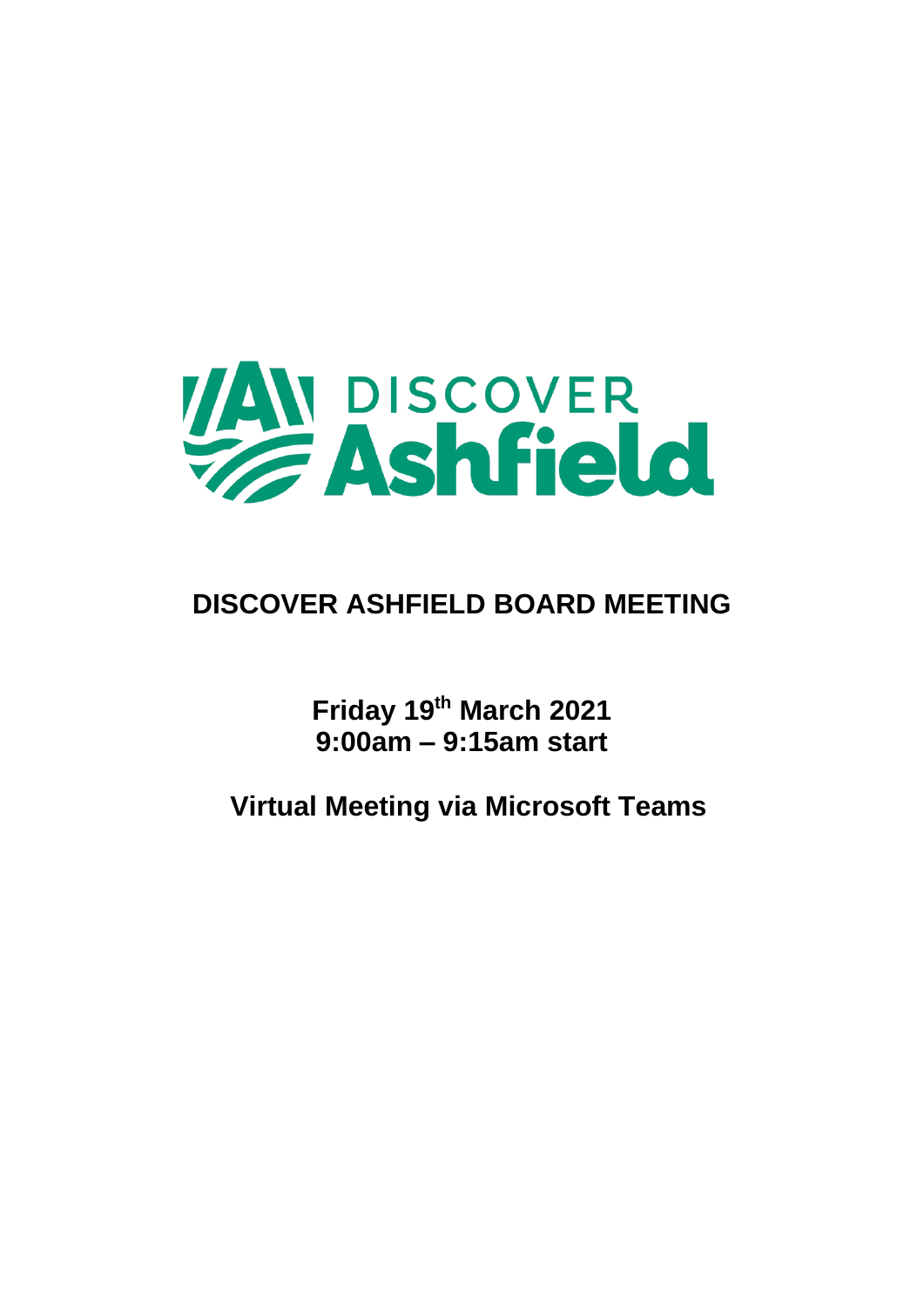## **Attendees**

| <b>Name</b>                   | <b>Position on Board</b>                                  | Position/Organisation                                                            | <b>Apologies</b> |
|-------------------------------|-----------------------------------------------------------|----------------------------------------------------------------------------------|------------------|
| <b>Martin Rigley MBE</b>      | <b>Chair</b> / Theme Lead -<br><b>Succeed in Ashfield</b> | Managing Director, Lindhurst Engineering                                         |                  |
| <b>Louise Knott</b>           | <b>Vice Chair</b>                                         | Vice Principal, West Nottinghamshire<br>College                                  |                  |
| <b>Darron Ellis</b>           | Theme Lead - More<br>to Discover                          | <b>Historian</b>                                                                 | $\checkmark$     |
| <b>Liz Barrett</b>            | Theme Lead - Love<br><b>Where You Live</b>                | Principal, Academy Transformation Trust<br><b>Further Education (ATTFE)</b>      |                  |
| <b>Pete Edwards</b>           | Theme Lead - Be<br>Happy, Be Healthy                      | Chair, Ashfield Health and Wellbeing<br>Partnership                              |                  |
| <b>Callum Parr</b>            | <b>Board Member</b>                                       | Youth Council Leader, Ashfield District<br><b>Youth Council</b>                  | $\checkmark$     |
| <b>Carol Cooper-Smith</b>     | <b>Board Member</b>                                       | Chief Executive, Ashfield District Council                                       |                  |
| Chloe O'Donnell               | <b>Board Member</b>                                       | Shopping Centre Manager, Idlewells<br><b>Shopping Centre</b>                     | $\checkmark$     |
| Christopher Baron             | Substitute for Lee<br>Anderson, MP                        | Office Manager, Ashfield & Eastwood MP's<br>Office                               |                  |
| <b>Cllr Christian Chapman</b> | <b>Board Member</b>                                       | Scrutiny Rep, Ashfield District Council                                          | $\checkmark$     |
| <b>Cllr Helen-Ann Smith</b>   | <b>Board Member</b>                                       | Deputy Council Leader, Ashfield District<br>Council                              | ✓                |
| <b>Cllr Daniel Williamson</b> | <b>Board Member</b>                                       | Annesley and Felley Parish Council                                               |                  |
| <b>Cllr Matthew Relf</b>      | <b>Board Member</b>                                       | Portfolio Holder, Planning & Regen, Ashfield<br><b>District Council</b>          |                  |
| David Ainsworth               | <b>Board Member</b>                                       | Director of Clinical Commissioning Group,<br><b>NHS</b>                          |                  |
| David Jackson                 | <b>Board Member</b>                                       | Centre Manager, East Midlands Designer<br>Outlet                                 |                  |
| <b>Edward Johnstone</b>       | <b>Board Member</b>                                       | Assistant Principal (Development), Portland<br>College                           | ✓                |
| Fiona Anderson                | <b>Board Member</b>                                       | Head of Civic Engagement, Nottingham<br><b>Trent University (NTU)</b>            |                  |
| Gary Jordan                   | <b>Board Member</b>                                       | Chair, Mansfield and Ashfield 2020                                               | $\checkmark$     |
| Julia Terry                   | <b>Board Member</b>                                       | Development Worker, Transforming Notts<br>Together                               |                  |
| Kathryn Stacey                | <b>Board Member</b>                                       | Chief Executive, Citizens Advice Ashfield                                        |                  |
| Lee Anderson, MP              | <b>Board Member</b>                                       | MP for Ashfield and Eastwood                                                     | $\checkmark$     |
| Mark Spencer, MP              | <b>Board Member</b>                                       | MP for Sherwood                                                                  | ✓                |
| Melanie Phythian              | Observer                                                  | Towns Fund Policy Advisor, Cities & Local<br><b>Growth Unit</b>                  | $\checkmark$     |
| Peter Gaw                     | <b>Board Member</b>                                       | Chief Executive Officer, Inspire: Culture,<br>Learning and Libraries             | ✓                |
| <b>Rachel Quinn</b>           | <b>Board Member</b>                                       | Head of People & Skills, D2N2 LEP                                                |                  |
| <b>Robert Orgill</b>          | <b>Board Member</b>                                       | Property Manager EMEA, Rolls Royce                                               | ✓                |
| <b>Simon Martin</b>           | <b>Board Member</b>                                       | Vice Principal, Academy Transformation<br><b>Trust Further Education (ATTFE)</b> |                  |
| Teresa Jackson                | <b>Board Member</b>                                       | Chief Officer, Ashfield Voluntary Action                                         |                  |
| <b>Tim Brown</b>              | Substitute for Viki<br>Dyer                               | <b>Job Centre Plus</b>                                                           |                  |
| Theresa Hodgkinson            | <b>Board Member</b>                                       | Director of Place and Communities, Ashfield<br><b>District Council</b>           |                  |
| Viki Dyer                     | <b>Board Member</b>                                       | District Operations Lead, Department of<br><b>Work and Pensions</b>              | ✓                |
| Andrea Stone                  | <b>Supporting Officer</b>                                 | Health and Wellbeing Manager, Ashfield<br><b>District Council</b>                | $\checkmark$     |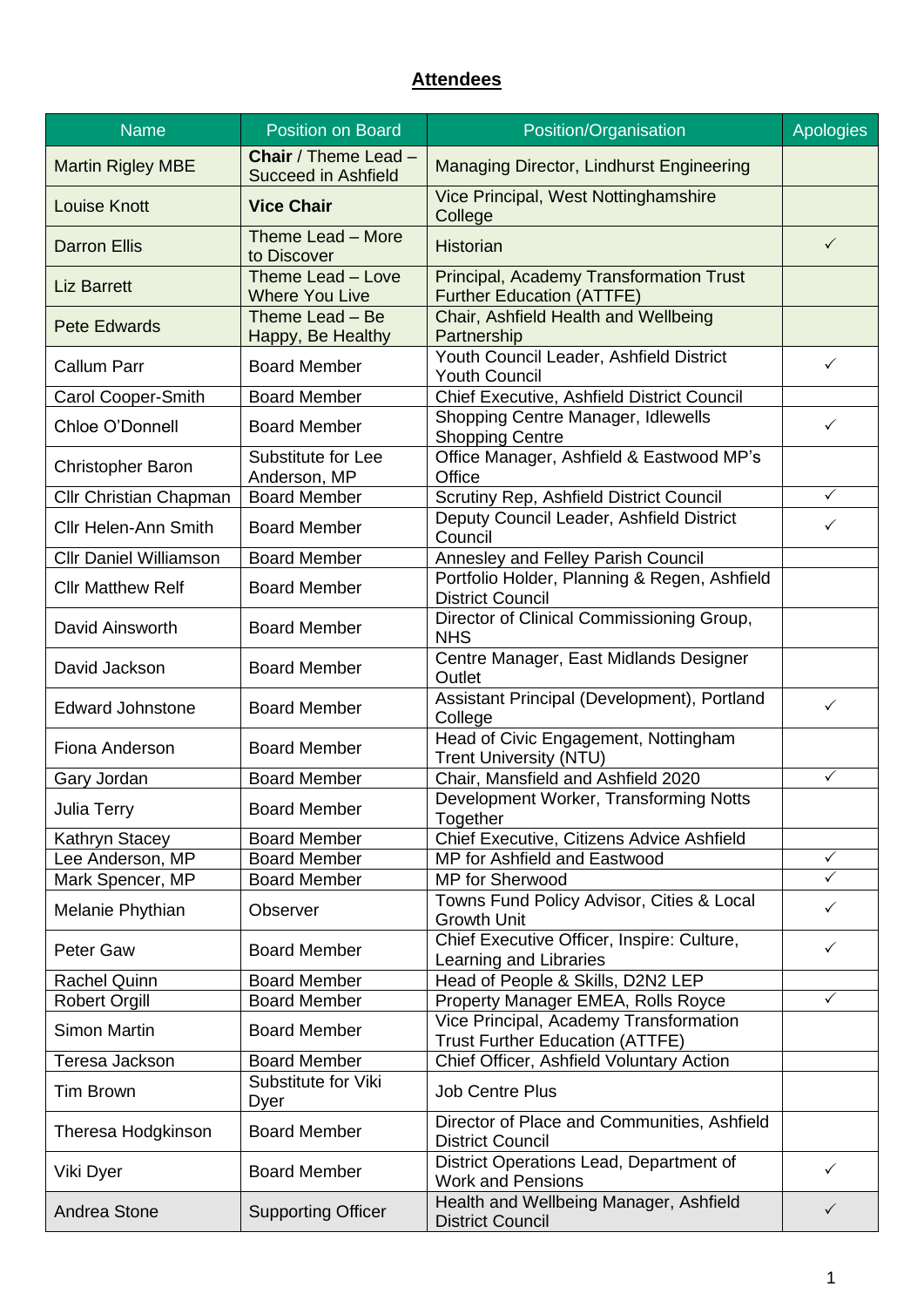| <b>Katherine Green</b>  | <b>Supporting Officer</b>                          | Senior Communications Officer, Ashfield<br><b>District Council</b>            |  |
|-------------------------|----------------------------------------------------|-------------------------------------------------------------------------------|--|
| Lana Mills              | <b>Supporting Officer /</b><br><b>Minute Taker</b> | Discover Ashfield Project Officer, Ashfield<br><b>District Council</b>        |  |
| <b>Matthew Neal</b>     | <b>Supporting Officer</b>                          | Service Director of Investment and Growth,<br>Nottinghamshire County Council  |  |
| Nicola McCoy-Brown      | <b>Supporting Officer</b>                          | Group Manager for Growth & Development,<br>Nottinghamshire County Council     |  |
| Sarah Daniel            | Secretary / Supporting<br>Officer                  | Interim Service Manager for Place and<br>Wellbeing, Ashfield District Council |  |
| <b>Tracey Bird</b>      | <b>Supporting Officer</b>                          | Health and Wellbeing Officer, Ashfield<br><b>District Council</b>             |  |
| <b>Trevor Middleton</b> | <b>Supporting Officer</b>                          | Town Centres and Markets Manager,<br><b>Ashfield District Council</b>         |  |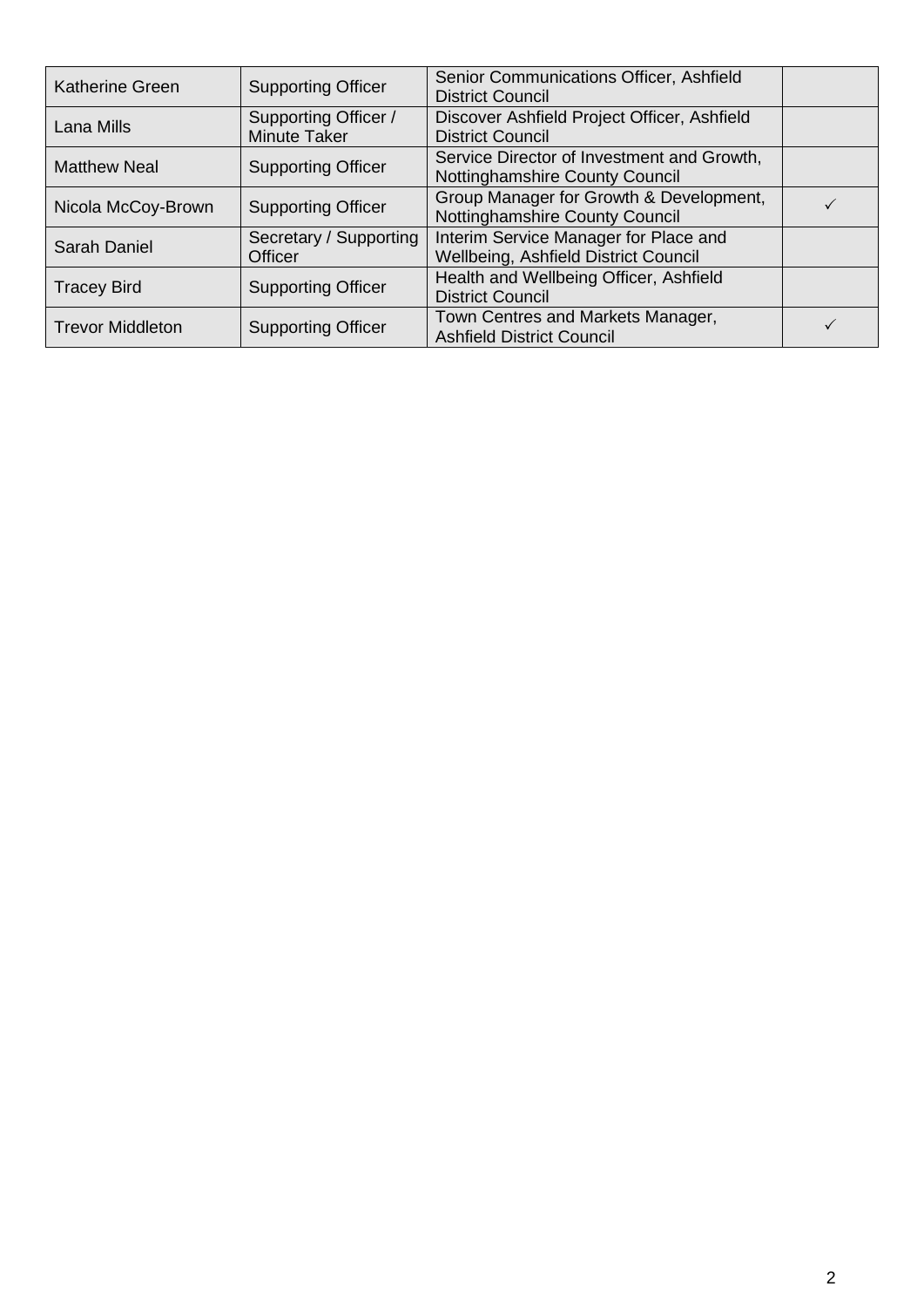## **Minutes**

| Agenda<br><b>Item</b> |                                                                                                                           |               |
|-----------------------|---------------------------------------------------------------------------------------------------------------------------|---------------|
| $\overline{1}$        | <b>Welcome/Introductions/Apologies</b>                                                                                    |               |
|                       | The Chair, Martin Rigley welcomed everyone to the virtual meeting.                                                        |               |
|                       | Apologies were received and it was noted that:                                                                            |               |
|                       | Tim Brown will be representing Viki Dyer<br>$\bullet$                                                                     |               |
|                       | Christopher Baron will be representing Lee Anderson, MP<br>$\bullet$                                                      |               |
|                       |                                                                                                                           |               |
| $2 - 6$               | Annual General Meeting (AGM) - Separate Minutes Recorded                                                                  |               |
|                       |                                                                                                                           |               |
| $\overline{7}$        | Review of Previous Meeting - Friday 19th February 2021                                                                    |               |
| 7.1                   | <b>Board Meeting Minutes</b>                                                                                              |               |
|                       | Board minutes were agreed as a true and accurate record with no amendments to be                                          |               |
|                       | made.                                                                                                                     |               |
|                       |                                                                                                                           |               |
| 7.2<br>7.2.1          | <b>Action Log</b><br><b>Completed Actions</b>                                                                             | <b>Lead</b>   |
| 7.2.1.1               | <b>Hucknall Leisure Centre: Planning Stage</b>                                                                            |               |
|                       | $(19/02/2021,$ Minute $-5.4)$                                                                                             |               |
|                       | Theresa Hodgkinson has forwarded Pete Edwards' contact details onto                                                       |               |
|                       | Darowen Jones, Project Manager, and would also like to extend this                                                        | TH/PE         |
|                       | request for Pete to support other Council assets in his capacity as an                                                    |               |
|                       | access auditor.                                                                                                           |               |
| 7.2.1.2               | <b>Job Match Scheme</b>                                                                                                   |               |
|                       | (Meeting $11/12/2020$ , Minute $-4.1$ )                                                                                   | CC-S          |
|                       | Update: Carol will pick this up internally at Ashfield District Council.                                                  |               |
|                       |                                                                                                                           |               |
| 7.2.2                 | <b>Actions (Includes actions from below minutes)</b>                                                                      | <b>Lead</b>   |
| 7.2.2.1               | <b>Cultural Compact</b>                                                                                                   |               |
|                       | Fiona Anderson, Teresa Jackson, Liz Barrett and Sarah Daniel involved in<br>developing the Cultural Compact for Ashfield. |               |
|                       |                                                                                                                           | <b>FA/TJ/</b> |
|                       | Update: Discussions have taken place with Fiona's NTU colleague Barbara                                                   | LB/SD         |
|                       | Matthews who is leading on the Compact. Fiona will check on this project's                                                |               |
|                       | progression internally.                                                                                                   |               |
|                       |                                                                                                                           |               |
| 7.2.2.3               | <b>Supporting Unpaid Carers in Employment Scheme</b>                                                                      |               |
|                       | $(19/02/2021,$ Minute $-5.4)$                                                                                             |               |
|                       | Pete Edwards to forward Lana Mills and Business Regeneration team                                                         | PE/LM/        |
|                       | details of the Supporting Unpaid Carers in Employment scheme to share                                                     | <b>BR</b>     |
|                       | with Ambassadors and contacts.                                                                                            |               |
|                       |                                                                                                                           |               |
|                       | Update: Pete and Lana to pick this up in their upcoming meeting.                                                          |               |
| 7.2.2.4               | <b>Primary Care Networks Update</b>                                                                                       |               |
|                       | (19/03/2021, Minute - 12.1)                                                                                               |               |
|                       | Lana Mills to liaise with David Ainsworth to make Primary Care Networks a                                                 | LM/DA         |
|                       | standing item on the meeting agenda.                                                                                      |               |
|                       |                                                                                                                           |               |
| 8                     | <b>Declarations of Interest</b>                                                                                           |               |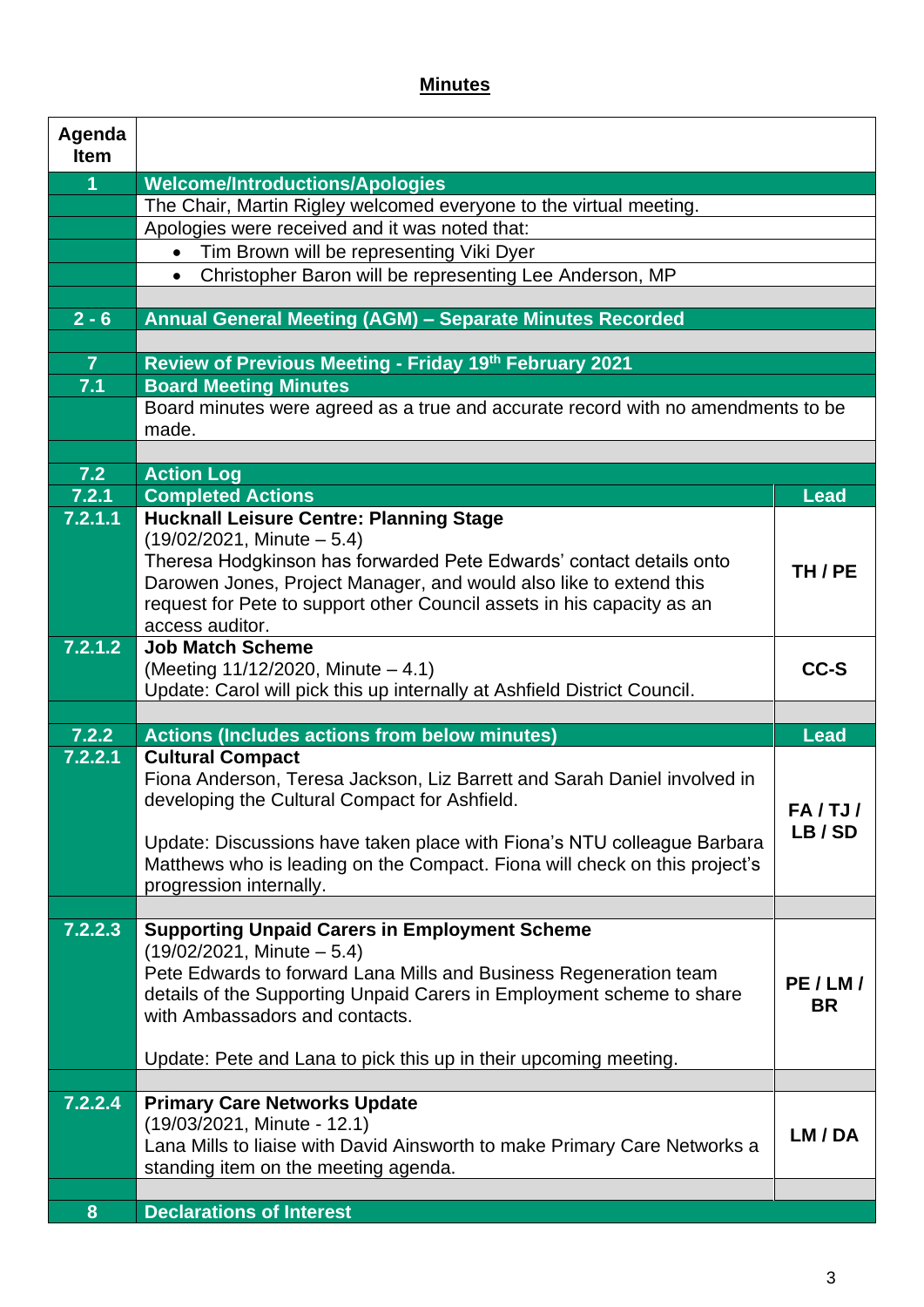|     | The following declarations were noted in relation to the Towns Fund and the Future<br><b>High Streets Fund projects:</b>                                                         |
|-----|----------------------------------------------------------------------------------------------------------------------------------------------------------------------------------|
|     | Martin Rigley - The Chair and Theme Lead for Succeed in Ashfield<br>$\bullet$                                                                                                    |
|     | Sherwood Observatory (Chair of the Board)                                                                                                                                        |
|     | Sutton Academy Theatre Project (Board Member)                                                                                                                                    |
|     | Louise Knott, The Vice Chair<br>$\bullet$                                                                                                                                        |
|     | Colleges/further education projects (Vice Principal, Vision West Notts                                                                                                           |
|     | College)<br>Construction and Civil Engineering Centre project (Vice Principal, Vision                                                                                            |
|     | <b>West Notts College)</b>                                                                                                                                                       |
|     | ADMC (Vice Principal, Vision West Notts College)                                                                                                                                 |
|     | - Learning in Skills Project (Vice Principal, Vision West Notts College)                                                                                                         |
|     | Liz Barrett - Theme Lead for Love Where You Live<br>$\bullet$                                                                                                                    |
|     | College/further education projects (Principal at ATTFE)                                                                                                                          |
|     | Construction Centre project (Principal at ATTFE)                                                                                                                                 |
|     | Sutton Academy Theatre Project (Principal at ATTFE)                                                                                                                              |
|     | <b>Sherwood Observatory (Board Member)</b>                                                                                                                                       |
|     | Pete Edwards - Theme Lead for Be Happy, Be Healthy<br>$\bullet$                                                                                                                  |
|     | Sutton Academy Theatre Project (Chair of Governors at Sutton Academy)                                                                                                            |
|     | Fiona Anderson - Board Member<br>$\bullet$<br>the Towns Fund; in particular in the ADMC project, Enterprising Ashfield                                                           |
|     | Project. (Head of Civic Engagement, NTU)                                                                                                                                         |
|     | Simon Martin - Board Member<br>$\bullet$                                                                                                                                         |
|     | College/further education projects (Vice Principal at ATTFE)                                                                                                                     |
|     | Construction centre projects (Vice Principal at ATTFE)<br>$\overline{\phantom{0}}$                                                                                               |
|     | Sutton Centre Theatre Project (Vice Principal at ATTFE)                                                                                                                          |
|     |                                                                                                                                                                                  |
|     |                                                                                                                                                                                  |
| 9   | <b>Towns Funding - Sarah Daniel</b>                                                                                                                                              |
| 9.1 | <b>Update on Towns Fund</b>                                                                                                                                                      |
|     | Sarah Daniel noted the following:                                                                                                                                                |
|     | Government are hoping to announce the Town Deal Offers before the end of<br>$\bullet$                                                                                            |
|     | March. Once the Board have received an offer, the Board will have two weeks to                                                                                                   |
|     | respond.                                                                                                                                                                         |
|     | A Project Manager has been appointed for the Automated Distribution and<br>$\bullet$                                                                                             |
|     | Manufacturing Centre. The Project Manager has lots of experience on working                                                                                                      |
|     | on large-scale, technical projects and has worked on NTU's Medical<br>Technologies Innovations Facility and Smart Wireless Innovation Facility.                                  |
|     | An application has been submitted for additional capacity funding to support the<br>$\bullet$                                                                                    |
|     | business cases moving forward.                                                                                                                                                   |
|     | With regards to business cases, the team are looking at working with North<br>$\bullet$                                                                                          |
|     | Derbyshire and Broxtowe Councils to seek independent business case                                                                                                               |
|     | assurance.                                                                                                                                                                       |
|     | There are some delays on some of the Accelerated Towns Fund projects due to<br>$\bullet$                                                                                         |
|     | contractor availability and supply chain issues.                                                                                                                                 |
|     | On Low Street, Sutton purchases are going ahead for two properties. The sale is<br>$\bullet$                                                                                     |
|     | going through for one property and negotiations are currently taking place for<br>another property.                                                                              |
|     | The design work for the Indoor Market has been completed although the project<br>$\bullet$                                                                                       |
|     | has experienced some delay. The costings for this project are still meeting the                                                                                                  |
|     | proposed budget.                                                                                                                                                                 |
|     | The team continue to work very closely with Notts County Council on the cycling<br>$\bullet$<br>and walking route project. There have been some complications in this project in |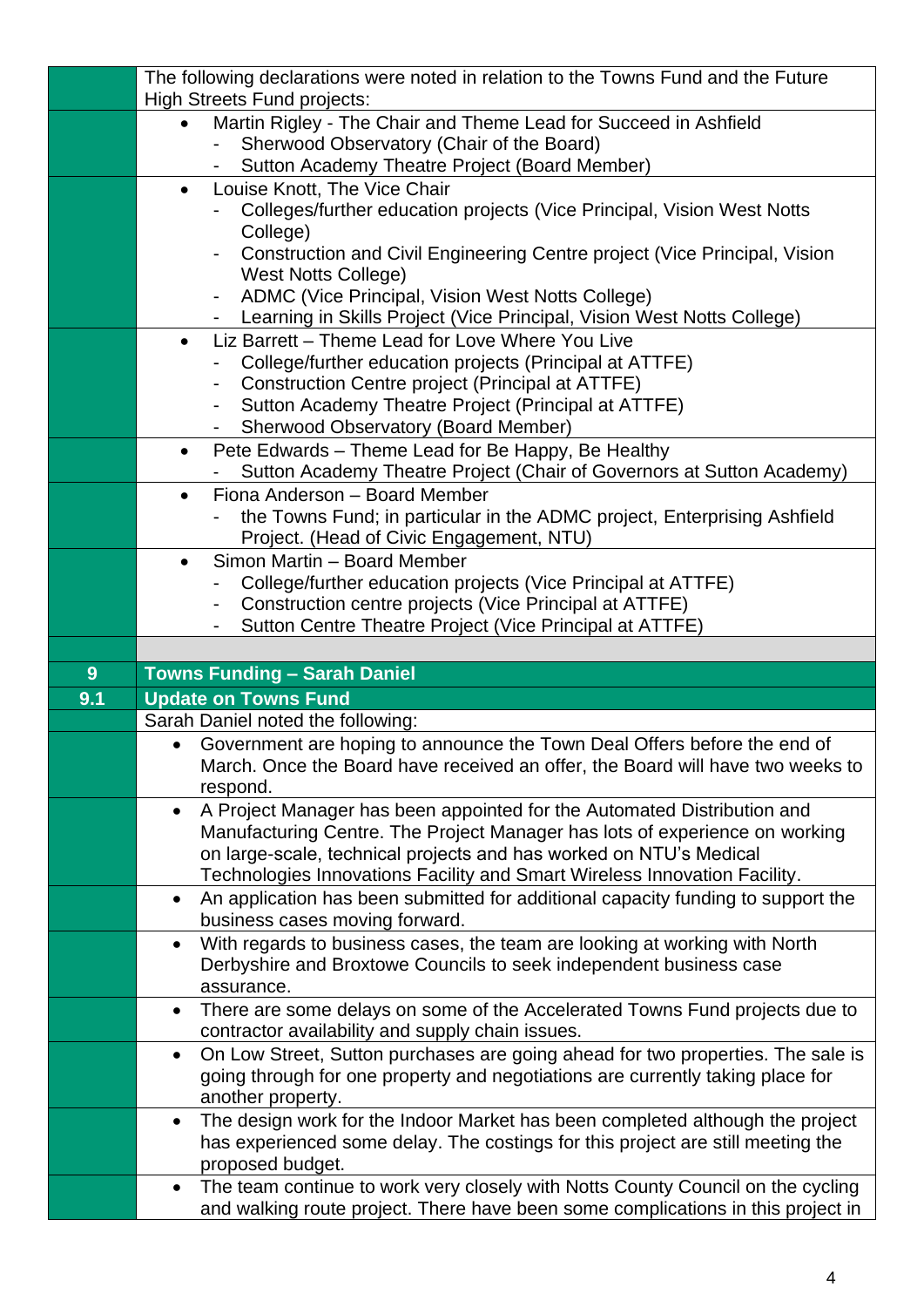| 9.2  | regulations around this, but the team continue to work through this.<br>Hornbeam Play Area is due for completion on the week commencing March 22nd<br>$\bullet$<br>2021.<br><b>Update on Future High Streets Fund (FHSF)</b><br>Sarah Daniel noted the following:                                                                |
|------|----------------------------------------------------------------------------------------------------------------------------------------------------------------------------------------------------------------------------------------------------------------------------------------------------------------------------------|
|      |                                                                                                                                                                                                                                                                                                                                  |
|      |                                                                                                                                                                                                                                                                                                                                  |
|      |                                                                                                                                                                                                                                                                                                                                  |
|      |                                                                                                                                                                                                                                                                                                                                  |
|      | The revised proposals were submitted on March 12 <sup>th</sup> 2021 and an offer of<br>$\bullet$                                                                                                                                                                                                                                 |
|      | funding is expected in April.                                                                                                                                                                                                                                                                                                    |
|      | The Council has identified an alternative location to Brook Street for the Maker<br>$\bullet$                                                                                                                                                                                                                                    |
|      | Space.                                                                                                                                                                                                                                                                                                                           |
|      | The Brook Street building will now be used for office space, with a tenant<br>$\bullet$                                                                                                                                                                                                                                          |
|      | identified, rather than the Maker Space/ residential use as put forward in the<br>original FHSF submission. The new revised plans for the alternative location will                                                                                                                                                              |
|      | help to offset the early years of Maker Space whilst the membership is                                                                                                                                                                                                                                                           |
|      | established, through the creation of three light industrial units.                                                                                                                                                                                                                                                               |
|      | Procurement options are being reviewed with the Council's procurement partner<br>$\bullet$                                                                                                                                                                                                                                       |
|      | Nottingham City Council to establish a plan for delivering the FHSF projects.                                                                                                                                                                                                                                                    |
|      | A Project Manager has been appointed for the FHSF projects. The Project<br>$\bullet$                                                                                                                                                                                                                                             |
|      | Manager is a part of the same company who is working on Kirkby Leisure<br>Centre.                                                                                                                                                                                                                                                |
| 9.3  | <b>Levelling Up Fund</b>                                                                                                                                                                                                                                                                                                         |
|      | Cllr Relf noted that he is waiting to hear back from Mark Spencer, MP regarding a                                                                                                                                                                                                                                                |
|      | meeting for a Levelling Up Fund bid for Hucknall. Cllr Relf reiterated that Lee Anderson,                                                                                                                                                                                                                                        |
|      | MP will be supporting Broxtowe with their Levelling Up Fund bid as Eastwood was not                                                                                                                                                                                                                                              |
|      | included in the Towns Fund and did not secure any funding from FHSF.                                                                                                                                                                                                                                                             |
|      | Chris Baron stated that there may be an opportunity for MPs to support multiple<br>districts but there are upcoming meetings which will clarify this for MPs.                                                                                                                                                                    |
|      |                                                                                                                                                                                                                                                                                                                                  |
| 10   | <b>Reports Back from Delivery Group</b>                                                                                                                                                                                                                                                                                          |
| 10.1 | <b>Succeed in Ashfield</b>                                                                                                                                                                                                                                                                                                       |
|      | Martin Rigley, Theme Lead provided an update:                                                                                                                                                                                                                                                                                    |
|      | Lobbying for a successful Towns Fund bid, especially around the ADMC. Martin<br>$\bullet$                                                                                                                                                                                                                                        |
|      | has been speaking to some potential stakeholders such as the Manufacturing                                                                                                                                                                                                                                                       |
|      | Growth Programme UK.                                                                                                                                                                                                                                                                                                             |
|      | Continues to lobby for Ashfield through the East Midlands Chamber of<br>$\bullet$<br>Commerce Board and the LEP's Innovation and Growth Board.                                                                                                                                                                                   |
|      |                                                                                                                                                                                                                                                                                                                                  |
| 10.2 | Love Where You Live (LWYL)                                                                                                                                                                                                                                                                                                       |
|      | Liz Barrett, Theme Lead provided an update:                                                                                                                                                                                                                                                                                      |
|      | The LWYL project groups' next plan is to virtually meet with the Discover<br>$\bullet$                                                                                                                                                                                                                                           |
|      |                                                                                                                                                                                                                                                                                                                                  |
|      |                                                                                                                                                                                                                                                                                                                                  |
|      |                                                                                                                                                                                                                                                                                                                                  |
|      |                                                                                                                                                                                                                                                                                                                                  |
|      | Feel Good Families continues to provide activities and trails for families across<br>$\bullet$                                                                                                                                                                                                                                   |
|      | the District and there has been an increase in families signing up.                                                                                                                                                                                                                                                              |
|      | The need and demand for food parcels is still very high in Ashfield and there is<br>$\bullet$<br>real concern around the sustainability of this service going forward. Let's All Eat                                                                                                                                             |
|      |                                                                                                                                                                                                                                                                                                                                  |
|      | Ashfield Primary Schools Subgroup in April to generate community<br>ambassadors and engage them in our banner project.<br>Callum has been a strength to the LWYL project group and going forward the<br>$\bullet$<br>group want more young people to join the project group and have more<br>representation across the District. |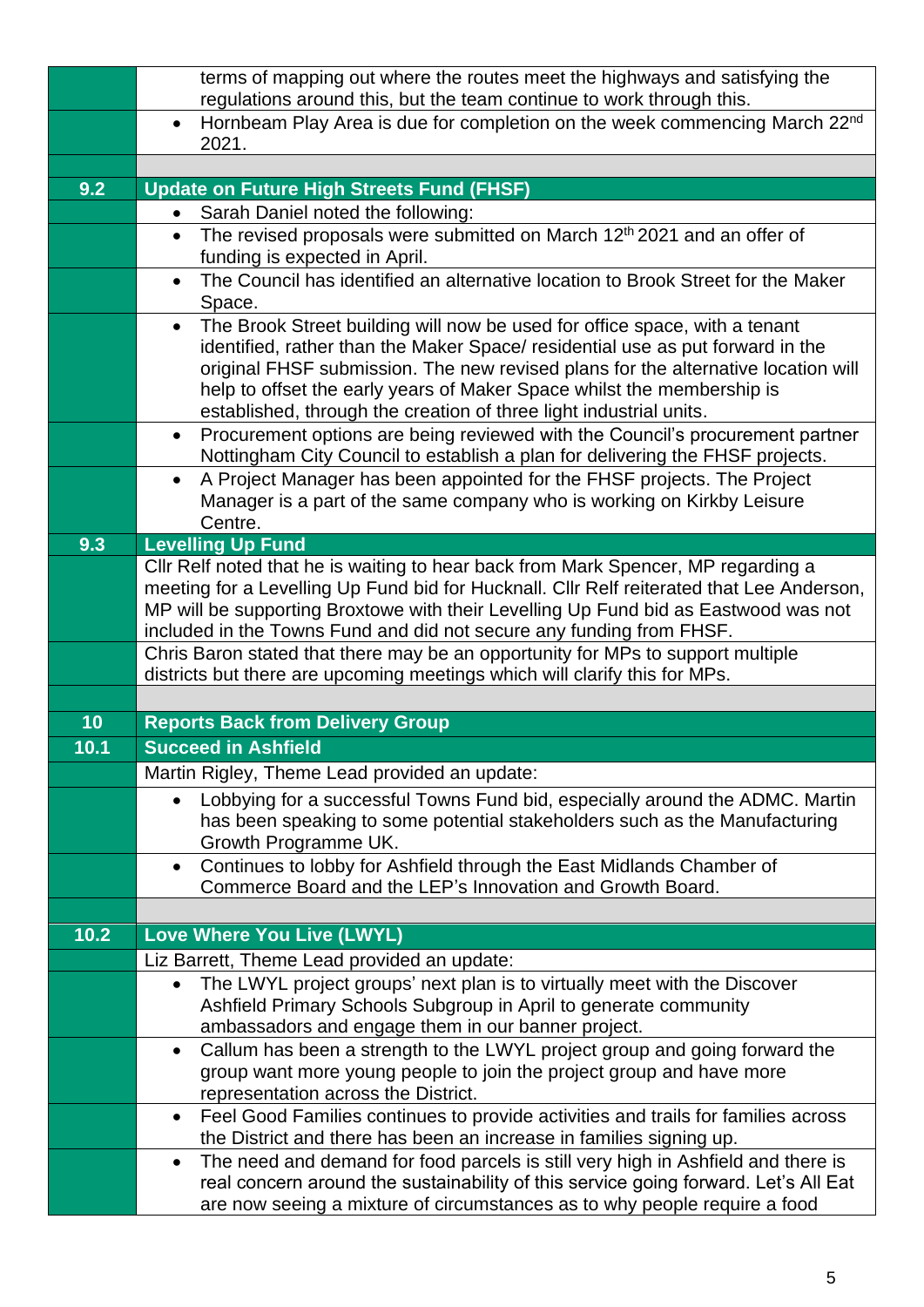|      | parcel, from people losing their businesses to people who live in less deprived<br>areas but who are nevertheless struggling.                                                                                                                                                             |
|------|-------------------------------------------------------------------------------------------------------------------------------------------------------------------------------------------------------------------------------------------------------------------------------------------|
|      | The foodbanks are supporting these residents and then are looking to move<br>$\bullet$<br>them onto a social shop model.                                                                                                                                                                  |
|      | Over Easter, Let's All Eat will help to deliver Easter meals and eggs to food<br>$\bullet$<br>parcel recipients and their families.                                                                                                                                                       |
|      | Sharewear has moved to Portland College where people are able to submit<br>$\bullet$<br>referrals for resources such as clothes, and the Job Centre Plus has helped to<br>sign-post this initiative to residents.                                                                         |
| 10.3 | <b>More to Discover</b>                                                                                                                                                                                                                                                                   |
|      | Apologies were received from Darron Ellis and Lana Mills gave the following update:                                                                                                                                                                                                       |
|      | • The More to Discover project group will be meeting up at Mill Waters on April<br>13 <sup>th</sup> , observing the social distancing guidance, to move the project forward and<br>build upon ideas established in the new delivery plan.                                                 |
|      |                                                                                                                                                                                                                                                                                           |
| 10.4 | <b>Be Healthy, Be Happy</b>                                                                                                                                                                                                                                                               |
|      | The Ashfield Health and Wellbeing Partnership Strategy is now complete and<br>$\bullet$<br>the final version is currently being designed. The strategy will be shared with<br>partners once complete.                                                                                     |
|      | A meeting will take place on March 23rd 2021 to create an action plan for both<br>$\bullet$<br>the partnership and the Be Happy, Be Healthy theme. The aim is to align the<br>partnership's plan with the Discover Ashfield Delivery Plan.                                                |
|      | Feel Good Families have produced a survey for Ashfield Mums to complete<br>$\bullet$<br>regarding exercise. This survey is a part of the team's Sport England's This Girl<br>Can funding bid and they have received 148 responses to date. The survey will<br>close at the end of March.  |
|      | Feel Good Families are recruiting Ambassadors to help support their community-<br>$\bullet$<br>based activities and trails.                                                                                                                                                               |
|      | The Ashfield and Mansfield Dementia Group is increasing in members and they<br>$\bullet$<br>have been distributing packs and working with Kirkby Rotary Club to send CDs<br>out for people to listen to over the spring holidays.                                                         |
|      | The Coxmoor Dementia Golf Club project is due to be launched in June this<br>$\bullet$<br>year.                                                                                                                                                                                           |
|      | The Love Leamington Partnership have organised an online pizza night which<br>$\bullet$<br>will go ahead on March 26 <sup>th</sup> for children in Leamington. This initiative is being<br>supported by Asda and Notts County Council.                                                    |
|      | Two online carer support groups have been launched through the Ashfield and<br>$\bullet$<br>Mansfield Dementia Partnership.                                                                                                                                                               |
|      | £80,000 worth of Winter Food Grant Vouchers have been issued to vulnerable<br>$\bullet$<br>families across Ashfield. A further £20,000 was secured by Notts County Council<br>to distribute to 16 voluntary community organisations who are supporting<br>residents through the pandemic. |
| 11   | Discover Ashfield Officer Update - Lana Mills                                                                                                                                                                                                                                             |
|      | Lana Mills noted the following:                                                                                                                                                                                                                                                           |
|      | Discover Ashfield Awards nominations closed on February 28 <sup>th</sup> 2021, the judging<br>$\bullet$                                                                                                                                                                                   |
|      | panels have taken place and the winners have been informed.                                                                                                                                                                                                                               |
|      | Socially distanced presentations will go ahead for the awards on the week<br>$\bullet$<br>commencing March 22 <sup>nd</sup> , and a video will be created of the winners which will be<br>published on Discover Ashfield social media.                                                    |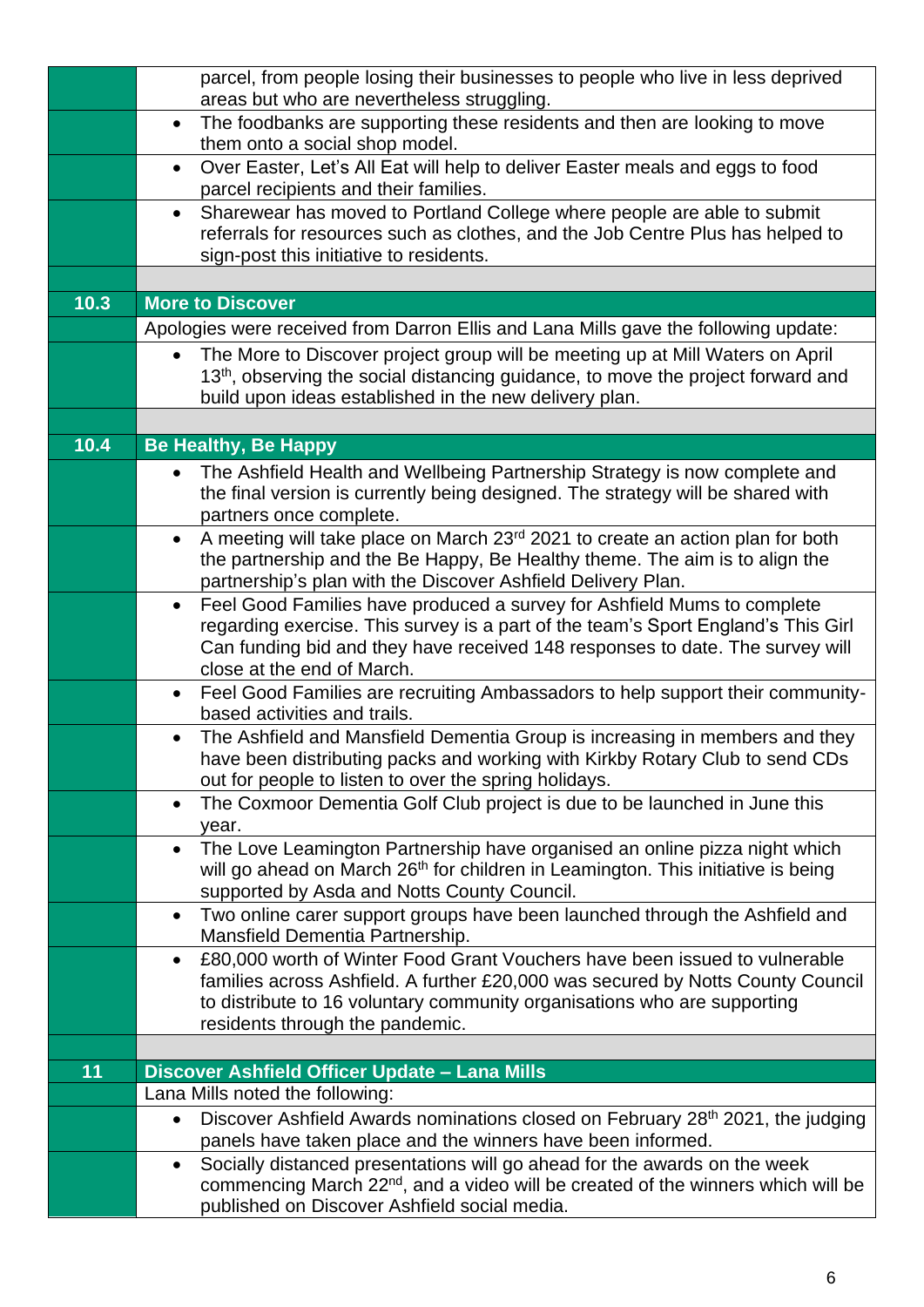|      | Contacting the winners has been a great way to connect with people across the<br>$\bullet$<br>District and promote Discover Ashfield. Many winners are interested in joining |
|------|------------------------------------------------------------------------------------------------------------------------------------------------------------------------------|
|      | the Ambassador scheme.                                                                                                                                                       |
|      | • The Delivery Plan 2021-2022 is in progress and Lana has been working with<br>Theme Leads to update the current version. The updated Delivery Plan will be                  |
|      | distributed to the Board for review once complete.                                                                                                                           |
|      | The first Ambassador event will take place on the 28 <sup>th</sup> April 2021 6 - 8pm.<br>$\bullet$                                                                          |
|      | The spring newsletter will be published in April and has been designed by a<br>$\bullet$<br>West Notts College student. The Board will receive a copy once published.        |
|      |                                                                                                                                                                              |
| 12   | <b>Board Member Updates</b>                                                                                                                                                  |
| 12.1 | <b>Primary Care Networks</b>                                                                                                                                                 |
|      | David Ainsworth noted the following:                                                                                                                                         |
|      | David asked the Board whether a primary care networks update would be useful<br>$\bullet$                                                                                    |
|      | to have as a standing agenda item at board meetings.                                                                                                                         |
|      | *New Action* - Please see above action log - 7.2.2.4<br>$\bullet$                                                                                                            |
|      | As of March 19th 2021, 300,080 people across Nottinghamshire had been given<br>$\bullet$<br>their COVID-19 first vaccination.                                                |
|      | The Ashfield Health Village has been a very successful site for people to access<br>$\bullet$<br>their vaccination.                                                          |
|      | The teams providing the vaccinations are making reasonable adjustments for<br>$\bullet$                                                                                      |
|      | people with mental health and learning disabilities.                                                                                                                         |
|      | A vaccination bus will be launched soon to bring the vaccine to communities who<br>$\bullet$                                                                                 |
|      | cannot access a vaccination site, and this will be coming to Ashfield soon.                                                                                                  |
| 12.2 | <b>D2N2 LEP</b>                                                                                                                                                              |
|      | Rachel Quinn noted the following:                                                                                                                                            |
|      | The East Midlands Airport and surrounding Freeport proposal will bring lots of<br>$\bullet$                                                                                  |
|      | opportunities and it's important for the Board to keep a close eye on this<br>development. This is because there may be effects to supply chains and a risk of               |
|      | drawing talent and business away from the area.                                                                                                                              |
|      | A local skills report will be published soon which analyses the organisation's<br>$\bullet$                                                                                  |
|      | previous work in skills and outlines the key priorities moving forward. Section 8 is                                                                                         |
|      | useful to read in terms of framing conversations with local partners in order to                                                                                             |
|      | meet the priorities of the area.                                                                                                                                             |
|      | The Digital Bootcamp has been extended to next year.<br>$\bullet$                                                                                                            |
|      | A bid has been submitted for a large-scale project which will focus on<br>$\bullet$<br>manufacturing. The proposed project will particularly look at developing the data     |
|      | and analysis management which technologies produce in manufacturing and                                                                                                      |
|      | how manufacturers can move towards decarbonisation.                                                                                                                          |
|      |                                                                                                                                                                              |
| 12.3 | <b>Ashfield Voluntary Action</b>                                                                                                                                             |
|      | Teresa Jackson noted the following:                                                                                                                                          |
|      | The organisation were successful in their bid for the Thriving Communities<br>$\bullet$                                                                                      |
|      | programme which is an Arts Council grant and aims to engage the community in                                                                                                 |
|      | art projects and activities and is based on the social prescribing model. The<br>programme is for 2 years and the fund is for £48,000.                                       |
|      | Ashfield Voluntary Action and Under One Roof have secured a contract with<br>$\bullet$                                                                                       |
|      | ONS to support residents with the census. The Board should signpost residents                                                                                                |
|      | to the service who need extra support completing their online forms.                                                                                                         |
|      |                                                                                                                                                                              |
| 12.4 | <b>Vision West Nottinghamshire College (VWNC)</b>                                                                                                                            |
|      | Louise Knott noted the following:                                                                                                                                            |